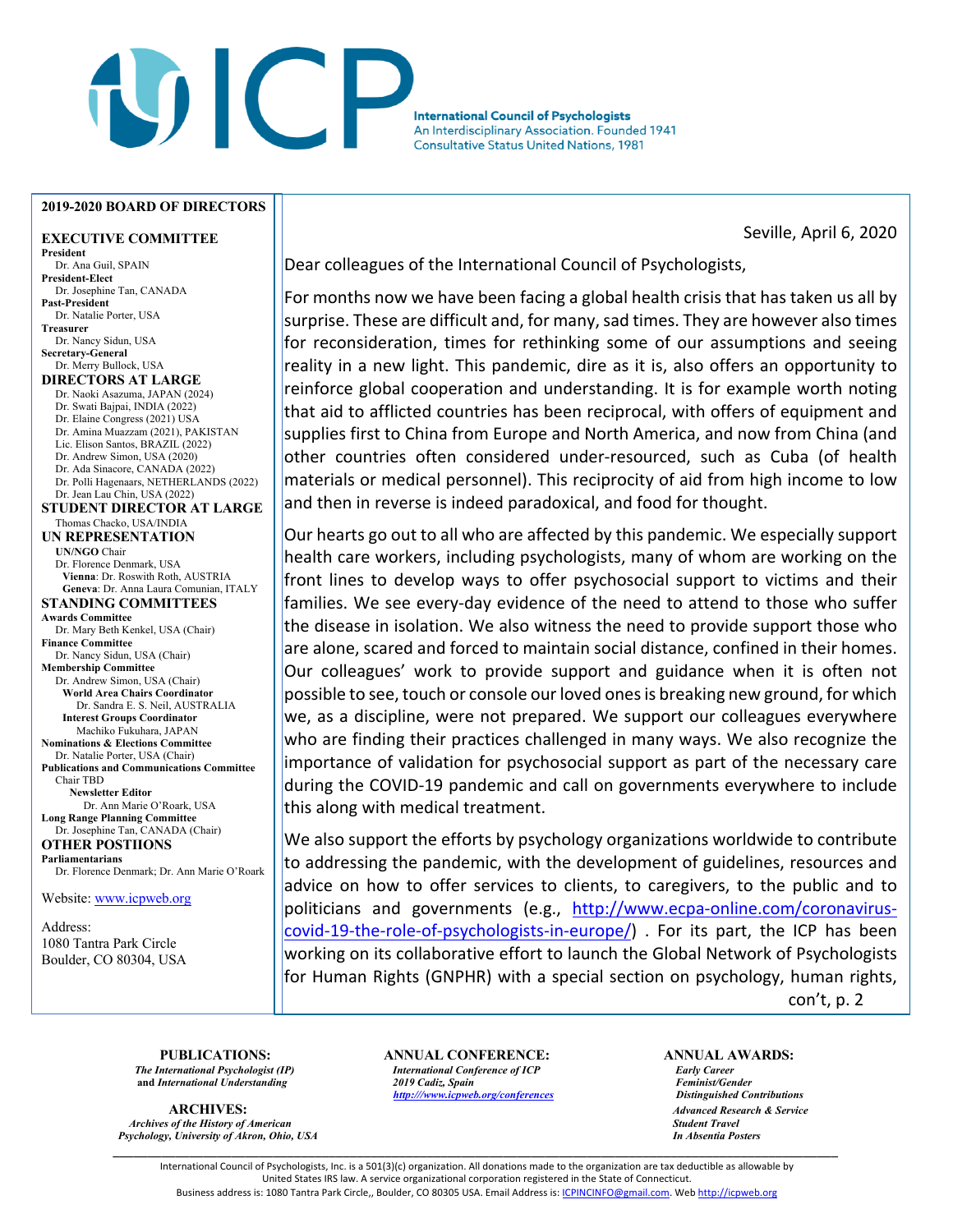ICP Letter, Page 2

## and COVID-19 (http://humanrightspsychology.org/content-areas/hr-andcovid19/).

We as psychologists, need to plan for the medium- and long-term psychosocial effects of the pandemic. There are collateral effects on many groups. We are facing an extraordinary situation, a hard situation for all, particularly for vulnerable peoples - migrants and refugees, the disabled, children, women - that will take us all some time to adjust to and leave behind.

As in most crises, the collateral effects of this one will mostly affect women. Studies on the latest health crises such as Ebola, or bird flu, for example, show that all crises leave behind long-term negative effects on gender equality.

This reminds us that worldwide women are still the main caregivers, not only professionally but also in an informal, unpaid capacity. This means that, although the covid19 seems to affect men more than women, women are more exposed to it than men. We will have to wait and see what statistics have say about this, although breaking down official data by sex is not usually a priority, thus making women's reality invisible. Let us only note here that on March 19, the first health worker in Spain died, a 52-year-old female nurse who had attended one of the first cases of coronavirus.

It is worth remembering, in this regard, that remarkable researchers, such as Marie Curie or Rosalind Franklin, died from diseases related to their working conditions. Is it a coincidence that this has affected women more than men? According to Caroline Criado Perez (author of Invisible Woman), it is no coincidence at all, but rather a result of the well-established rule that science focuses on human needs from an androcentric angle, that the world in general is built to men's image, including working conditions, which thus have a more negative impact on women than on men.

Health crises also tend to result in an increase in the mortality of women and their babies due to unrelated health problems that arise during pregnancy and childbirth. Pregnant women's needs for care usually take a back seat during health crises. This is especially so in countries with weak health systems and high birth rates, where women die in greater numbers for reasons related to pregnancy and birth than to the health situation in question. This is further complicated by the increase in the contagion of women who attend hospital centres in cases of perinatal complications.

The isolation of families in their homes also affects women very negatively. To begin with, domestic workers and home helpers, mostly women, often stop working during confinement imposed by the pandemic, which often results in salary loss. As a result of this, and with everyone staying home, the domestic work carried out by wives and mothers increases to the nth degree, thus affecting women's wellbeing, especially where they also have to attend to their paid work telematically. In this context, the work of educational centres is more highly valued than ever, yet with children at home it is parents, which still mostly means mothers, who attend to both their entertainment and their homework. Indeed, although fathers do "lend a hand" with housework and homework, both fall mostly on mothers, many of whom are now at the end of